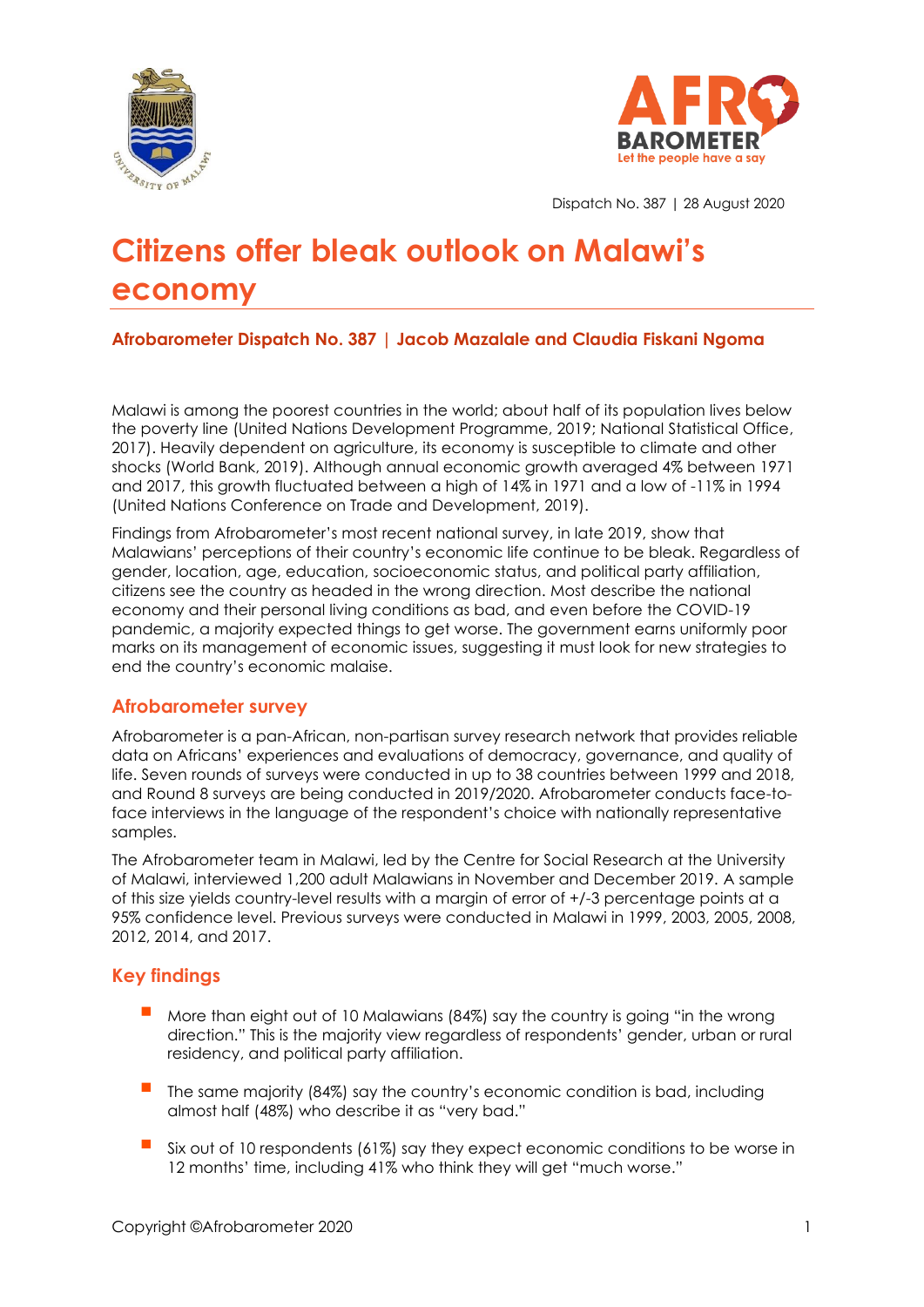

- Eight out of 10 Malawians (80%) describe their personal living conditions as "fairly bad" or "very bad."
- Most Malawians say the government is doing a poor job on economic issues, including managing the economy (74%), creating jobs (75%), keeping prices stable (77%), and narrowing gaps between rich and poor (79%).

## **General direction of the country**

More than eight out of 10 Malawians (84%) say the country is going "in the wrong direction." While this is a slight improvement from the 2017 survey (88%), negative views of the country's overall direction have increased dramatically since 2012 (51%) (Figure 1).





*Respondents were asked:* Would you say that the country is going in the wrong direction or going in the right direction?

The perception that Malawi is going in the wrong direction is shared by large majorities across key socio-demographic groups, with no differences by respondents' gender or location (Figure 2). It is lowest (81%) among the youngest and oldest respondents and among those who are economically best off.<sup>1</sup>

This negative assessment of the country's overall direction is also shared by people belonging to all political parties.<sup>2</sup> Even among respondents who "feel close to" the Democratic Progressive Party (DPP), the ruling party at the time of the survey, seven out of 10 (71%) see the country as moving in the wrong direction, while this proportion reaches nine out of 10 among supporters of the then-opposition Malawi Congress Party (MCP) (93%) and the United Transformation Movement (UTM) (90%) (Figure 3).

**<sup>1</sup>** Afrobarometer's Lived Poverty Index (LPI) measures respondents' levels of material deprivation by asking how often they or their families went without basic necessities (enough food, enough water, medical care, enough cooking fuel, and a cash income) during the preceding year. For more on lived poverty, see Mattes (2020).

**<sup>2</sup>** Afrobarometer determines political affiliation based on responses to the questions, "*Do you feel close to any particular political party?*" and, if yes, "*Which party is that?*"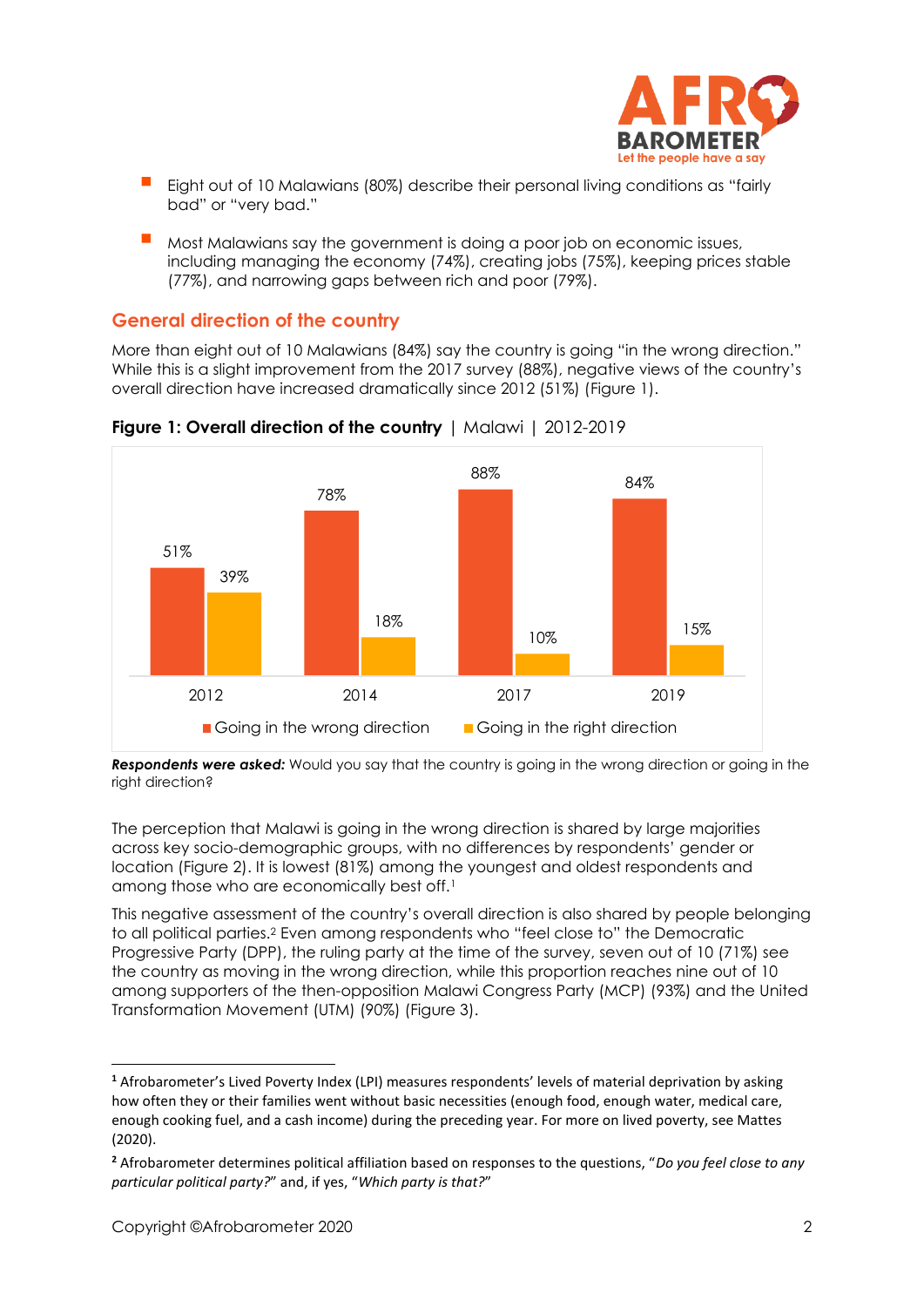



**Figure 2: Overall direction of the country is wrong** | by socio-demographic group | Malawi | 2019

*Respondents were asked: Would you say that the country is going in the wrong direction or going in the right direction? (% who say "going in the wrong direction")*





*Respondents were asked: Would you say that the country is going in the wrong direction or going in the right direction? (% who say "going in the wrong direction")*

## **Economic condition of the country**

In line with the widespread perception that the country is headed in the wrong direction, more than eight in 10 Malawians (84%) see the country's economic condition as bad, including almost half (48%) who describe it as "very bad." Popular assessments of the economy have typically been overwhelmingly negative since Afrobarometer surveys began in 1999 (Figure 4). The exception was 2008, when views were almost evenly divided (47% bad, 42% good) as the government's successful agricultural program resulted in economic growth of more than 9% (Chirwa & Odhiambo, 2015). But negative evaluations climbed sharply after that, peaking at 86% in 2017.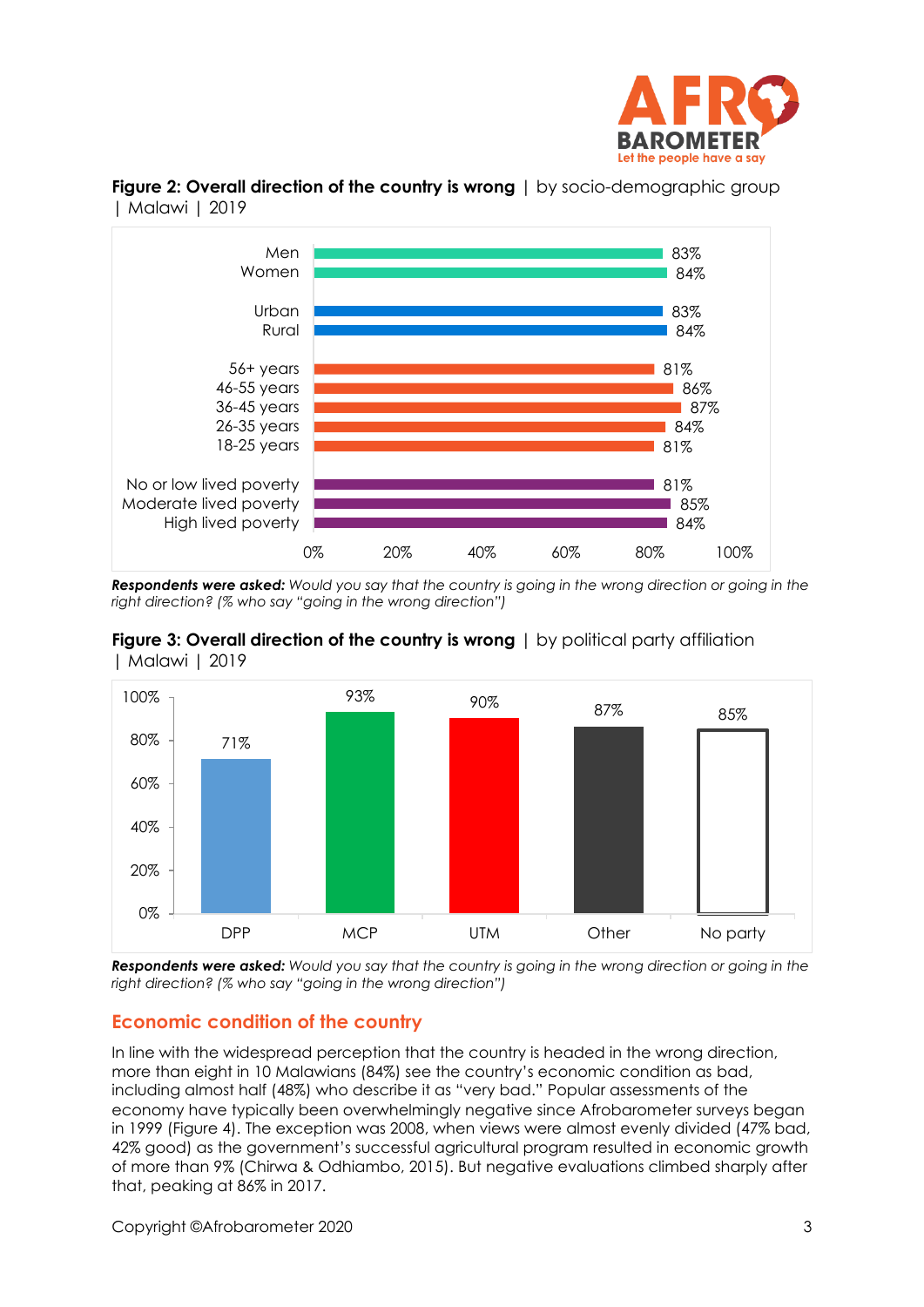



### **Figure 4: Country's economic condition** | Malawi | 1999-2019

*Respondents were asked: In general, how would you describe the present economic condition of this country?*

Supporters of the UTM (77%) and the DPP (80%) are somewhat less likely to see the country's economic condition as bad than adherents of the MCP (86%) and respondent who feel close to other parties (86%) or to no party (84%) (Figure 5).

Citizens with post-secondary education (77%) and those above age 55 are also somewhat less negative in their assessments than less educated and younger respondents.





*Respondents were asked: In general, how would you describe the present economic condition of this country? (% saying "fairly bad" or "very bad")*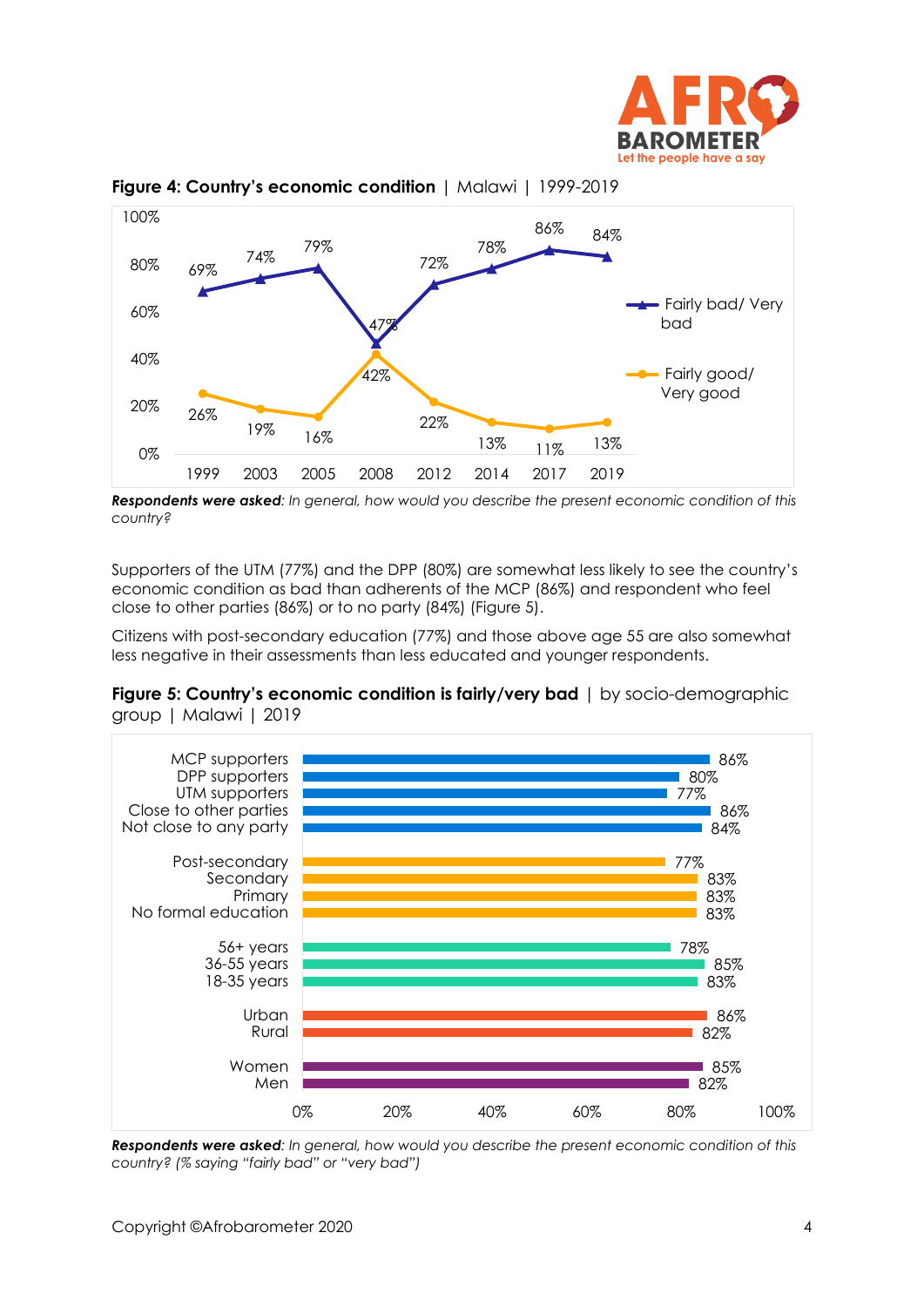

Malawians' bleak economic outlook extends into the future as well. Fewer than one in five respondents (18%) say they think economic conditions will be better in 12 months' time, while 61% expect things to get worse – including 41% who think they'll get "much worse" (Figure 6). These responses were collected before the COVID-19 pandemic, which is unlikely to improve the economic outlook for most countries.



**Figure 6: Country's economic condition in 12 months' time** | Malawi | 2019

*Respondents were asked: In Looking ahead, do you expect economic conditions in this country to be better or worse in 12 months' time?*

## **Personal living conditions**

In line with their assessments of the national economy, eight in 10 Malawians say their personal living conditions are "fairly bad" or "very bad." Just one in six (16%) describe them as fairly good/very good (Figure 7).



**Figure 7: Personal living conditions** | Malawi | 2019

*Respondents were asked: In general, how would you describe your own present living conditions?*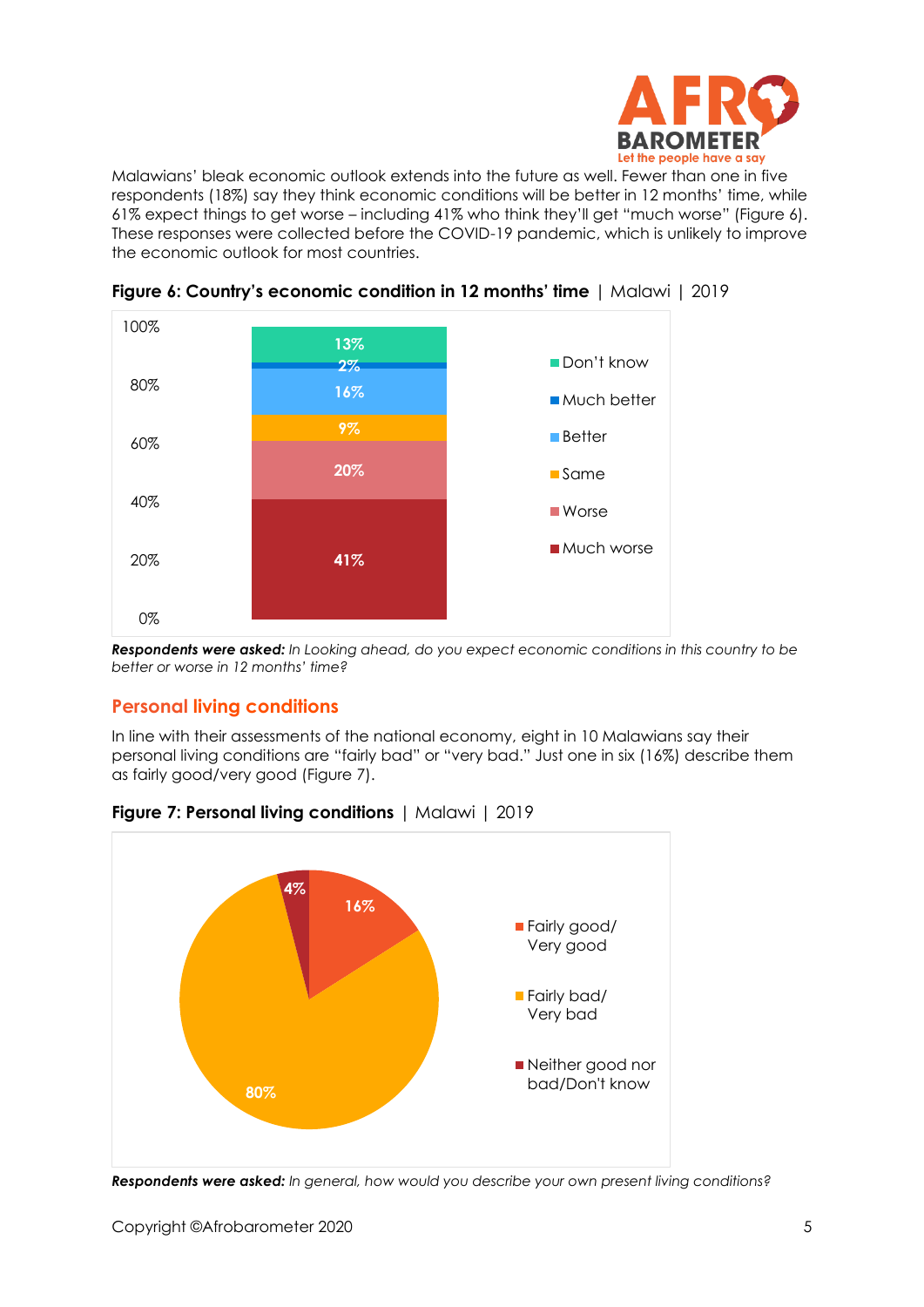

Interestingly, assessments of the country's economic condition vary widely by how respondents see their personal living conditions (Figure 8). Nearly all of those who describe their personal living conditions as "fairly bad" or "very bad" also see the country's economic condition as bad (93%). But among those who say their personal living conditions are "fairly good" or "very good," fewer than half (45%) say the national economy is bad, while 50% describe it as very or fairly good.





#### *Respondents were asked:*

*In general, how would you describe the present economic condition of this country? In general, how would you describe your own present living conditions?*

## **Government performance on economic issues**

Given overwhelmingly negative assessments of the economy, it's little surprise that most Malawians think their government is doing a poor job on economic issues (Figure 9). Nearly eight out of 10 Malawians (79%) say the government is doing a poor job of reducing the gap between rich and poor. And about three in four Malawians describe the government's performance as "fairly" or "very" bad when it comes to keeping prices stable (77%), creating jobs (75%), and managing the economy (74%).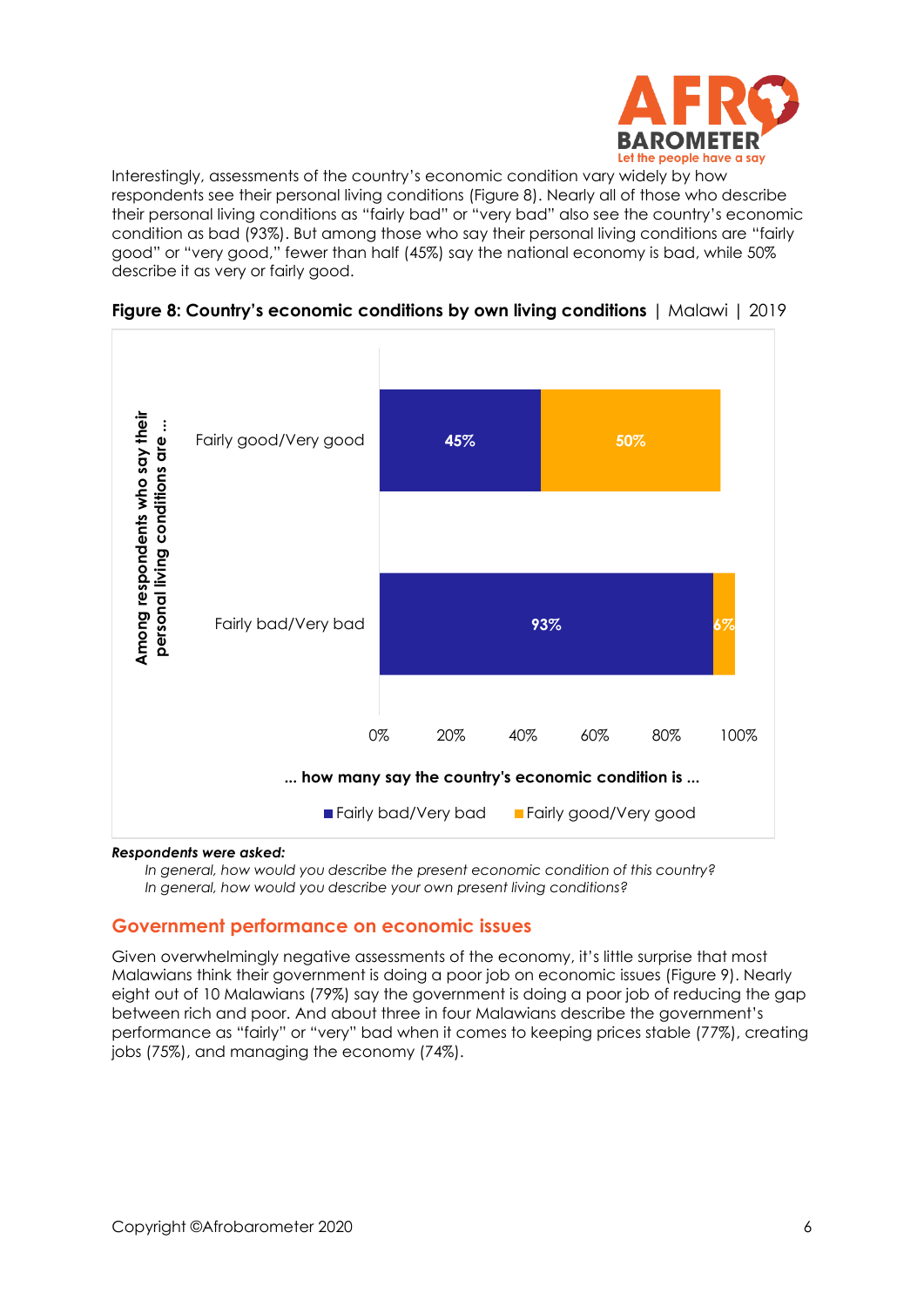



**Figure 9: Government performance on economic issues** | Malawi | 2019

*Respondents were asked:* How *well or badly would you say the current government is handling the following matters, or haven't you heard enough to say? (% who said "very/fairly well" or "very/fairly badly")*

## **Conclusion**

Malawians continue to say loudly and clearly that the national economy and their personal living conditions are bad. The message is the same across key socio-demographic groups and even across different political party affiliations. For the government, it is not enough to inform the population that economic conditions are improving. Only the development and implementation of effective policies to improve people's economic welfare will convince Malawians that things are getting better.

> Do your own analysis of Afrobarometer data – on any question, for any country and survey round. It's easy and free at www.afrobarometer.org/online-data-analysis.